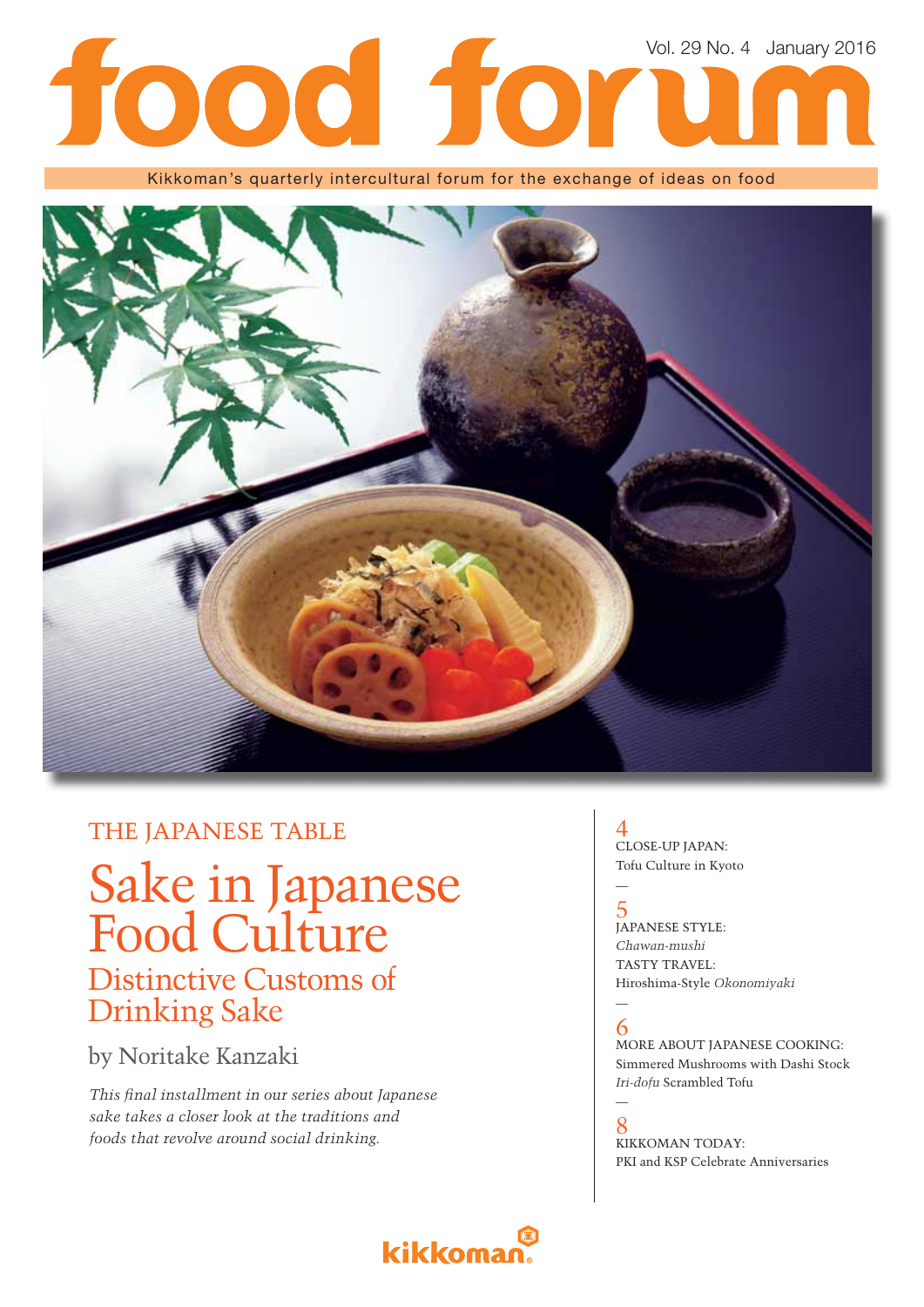## Sake in Japanese Food Culture Distinctive Customs of Drinking Sake



From left: *Sakana* tidbits such as *shiokara* saltfermented squid and dried squid accompany the drinking of sake.

#### **Snacks with Sake**

Japan has a few unusual practices related to the drinking of sake. One is that sake drinkers typically nibble on dishes of tidbits called *sakana*  between sips of their drink. This snacking while drinking sake, called *kuchitori-sakana,* is distinct from eating appetizers intended to stimulate the appetite. Even without food to accompany the sake, a knowledgeable sake drinker will, at the very least, lick a bit of salt between sips. Sake is very high in sugar content, so taking a tiny morsel of salt refreshes the palate and enhances the pleasure of the drink.

This long-established enjoyment of *sakana* with sake remains popular even today, as any visitor to a modern *izakaya* Japanese-style pub can attest. After ordering sake or any alcoholic beverage for that matter—a *sakana* snack invariably appears as part of the order. These small and savory dishes are a customary and essential element of Japan's sake culture.

Another time-honored element in sake-drinking culture is *sakazukigoto*, a kind of ritual in which each participant drains three cups of sake in three sips each, in order to seal a pledge or cement a deal. It is still performed in marriage ceremonies today. An accompanying tray of food might include kombu, dried squid or *umeboshi* pickled Japanese apricots.

#### **Ritual and Custom**

Also distinctive is the custom of warming sake before drinking. The practice of pasteurizing sake can be traced back to as early as the fourteenth century. At that time, it was difficult to preserve the beverage for long periods, especially in those regions where temperature and humidity are high in spring and summer. Brewers thus pasteurized their sake before shipment to maintain its quality. Awareness of the antibacterial advantages afforded by this hint from brewers may have prompted people to warm their sake before imbibing. A further reason may be that warmed sake brings out the best in the variety of simmered dishes that were originally served at festive drinking parties. The two make for a very satisfying match. The drinking of warm sake with simmered dishes is a relatively new tradition, having become popular during the eighteenth century in urban areas such as Edo (Tokyo), Kyoto and Osaka, as dining out developed as an industry, and as simmered dishes were customarily served at shops and food stalls.

#### **Social Changes**

It was much later that the concept of social sake-drinking spread from the cities to rural agricultural and fishing villages, where sake had

previously been brewed privately just for special observances and presented as an offering, which people would then drink "together with the gods" during a rite called *naorai*. It wasn't until around the end of the nineteenth century that sake was purchased as a distinct commodity in both urban and rural areas throughout Japan, and the act of drinking sake moved beyond strictly ritual significance towards the broader social role it plays today. This way of drinking sake transformed once-special events to ordinary occasions, and such opportunities in turn increased the demand for sake.

One major factor behind this shift was that, in addition to the traditional banquets held to celebrate annual and seasonal events, semi-official banquets called *enkai* were conducted more frequently following the Meiji Restoration of 1868. *Enkai* included parties organized by companies and government offices, as well as celebrations to send men off to battle and welcome them back during Japan's times of war with China (1894–95) and Russia (1904–05). Like social drinking, *enkai* originated in urban areas and gradually became more widespread. Testimony to the banquet boom of those times was the sharp increase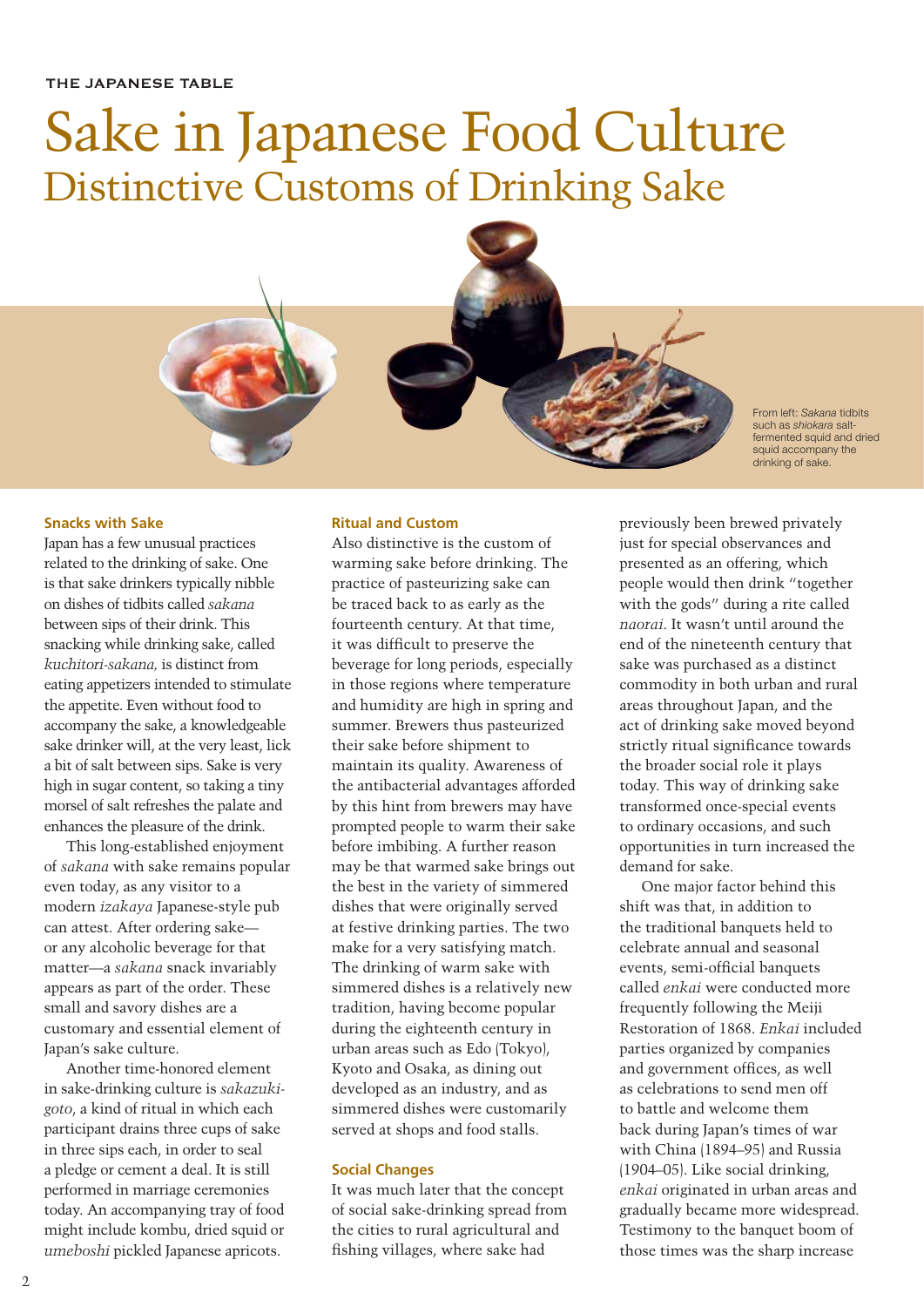

Traditional celebratory dishes from the Seto Inland Sea region accompany sake.

in the quantity of sake produced, as more sake breweries came to be established in various parts of the country from around 1897. Indeed, that increase continued to rise to the point where sake taxes collected by the national government came to account for a full third of the country's tax revenues.

While the word "banquet" is used here, an *enkai* was not intended to be a lavish dining experience, but rather an



Details of *sakana* accompanying sake, as served upon Admiral Togo's victorious return to Tokyo in 1905: Three *sakazuki-goto* cups, *kachi-guri* ("winning chestnut") and *uchi-awabi* ("beaten abalone"). Depicted by artist Shokoku Yamamoto in the magazine *Fuzokugaho*, vol. 328.

opportunity for people to drink together and forge closer bonds. Such occasions sometimes went on for hours. The food served at these drinking parties, moreover, was prepared expressly to be eaten while drinking sake, and was quite different from appetizers or side dishes that might accompany a regular meal. *Enkai* served classic, *kaiseki* course-style Japanese cuisine that consists of five dishes. served simultaneously on a traytable: rice; *o-sumashi* clear soup; *namasu* vinegared vegetables, or raw seafood, or *su-miso-ae*  vegetables with seafood dressed in vinegared miso; a simmered dish flavored with soy sauce; and grilled, salted fish. The amount of rice was very small—only about three mouthfuls—and the soup had a moderate salt content. Both were intended to complement copious amounts of sake: the rice to assuage immediate hunger, and the soup to cleanse the palate. In later years, sashimi was served instead of grilled fish. The soy sauce that accompanies these delicate slices of raw fish is the integral element that makes sashimi the ultimate in *sakana* snacks. To wrap up these drinking parties, a substantial serving of rice, a bowl of miso soup, and *tsukemono* pickles were served to finish with a "proper

meal." This practice continues even today at parties where sake is served. Quite a long succession of tasty *sakana* dishes may be offered, but eventually it is all brought to a conclusion with the *shime no shokuji*, or "closing meal."

This tradition of mingling specific, customary foods while drinking sake is unlike typical Western social drinking, and also differs, for example, from how wine is consumed during coursestyle meals. Japanese sake might perhaps best be considered a delightful aperitif that characterizes the country's distinctive culture of enjoying sake while forging bonds.  $\bullet$ *Translated by Lynne E. Riggs*

#### **cover**

*Sakana* snacks are enjoyed while sipping sake. Here, a small simmered dish of seasonal vegetables complements warmed sake.

#### **Author's profile**

Noritake Kanzaki was born in 1944. He is a specialist in Japanese folklore and president of the Institute for the Culture of Travel. He serves on the Council for Cultural Affairs of the Agency for Cultural Affairs, and as guest professor at the Tokyo University of Agriculture. He is chief priest at the Usa Hachiman Shrine in Okayama Prefecture. His many published works include *Sake no Nihon bunka: Shitte okitai o-sake no hanashi* ("Sake in Japanese culture: convenient stories to know about sake"); *Shikitari no Nihon bunka* ("Manners and customs of Japanese culture"); and *Edo no tabi bunka* ("The culture of travel in the Edo period").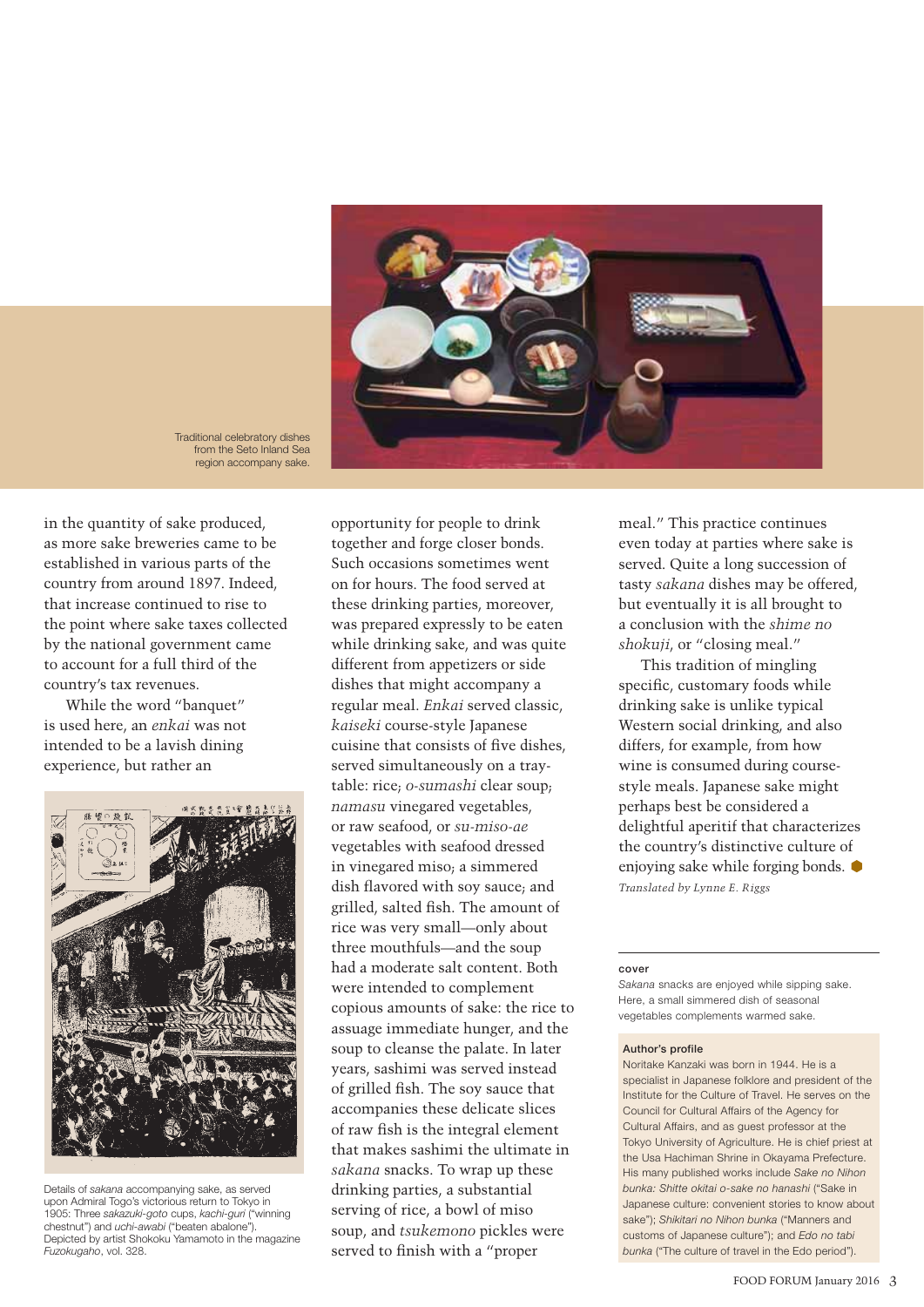



Left: *Yu-dofu*; Below clockwise from top: *abura-age*, *hirousu* and *atsu-age*.



## Tofu Culture in Kyoto

Tofu, high in protein, is popular around the world; in Japan, Kyoto is known to be the best source for delicious tofu. Soybeans are farmed in this region, but the main reason is its water: tofu is made with soybeans, but is 90% water. Green and mountainous, the area around Kyoto is blessed with high quality soft water. Tofu was introduced to Japan from China in the seventh and eighth centuries, after Buddhism arrived from the continent; it was not until the fourteenth century, however, that tofu



Cutting tofu into blocks

Kyoto is famous for its delicious tofu

became more widely popular. Kyoto is known for its numerous temples, and tofu flourished as an essential ingredient in *shojinryori* vegetarian temple cuisine thus a diverse and complex "tofu culture" evolved here.

A tofu restaurant on the grounds of Nanzenji temple is famous for *yu-dofu*, made by placing kombu in a pot of water, and heating cut-up blocks of tofu in the pot. The warm tofu is then served in a soy sauce-based sauce with condiments such as Japanese long onion and *katsuobushi* shaved dried bonito. *Niken-jaya*, two tea houses in front of the gates of Yasaka shrine, were best known for tofu *dengaku*; one of them

still serves visitors today, as it has for over 400 years. *Tofu dengaku* is prepared by slowly grilling skewered tofu coated with flavorful *kinome miso*—miso mixed with *sansho* mountain pepper sprouts over a charcoal fire. Kyoto also boasts many tofu stores, some established over a century ago, whose fresh hand-made tofu is popular among locals and tourists alike. Kyoto's countless specialty tofu stores and restaurants have served generations of customers all thanks to the peerless quality of its water.

Tofu may be classified into various types: firm *momen*, with its slightly rough texture; soft *kinugoshi*, which is "silky" and fine; and the processed types, such as *yaki-dofu* grilled tofu, deep-fried *abura-age* and *atsuage. Hirousu*, also known as *ganmodoki*, is a kind of "tofu fritter" made by mixing tofu with several ingredients such as carrot, gingko nut and lily root, forming into balls, and deep-frying in oil.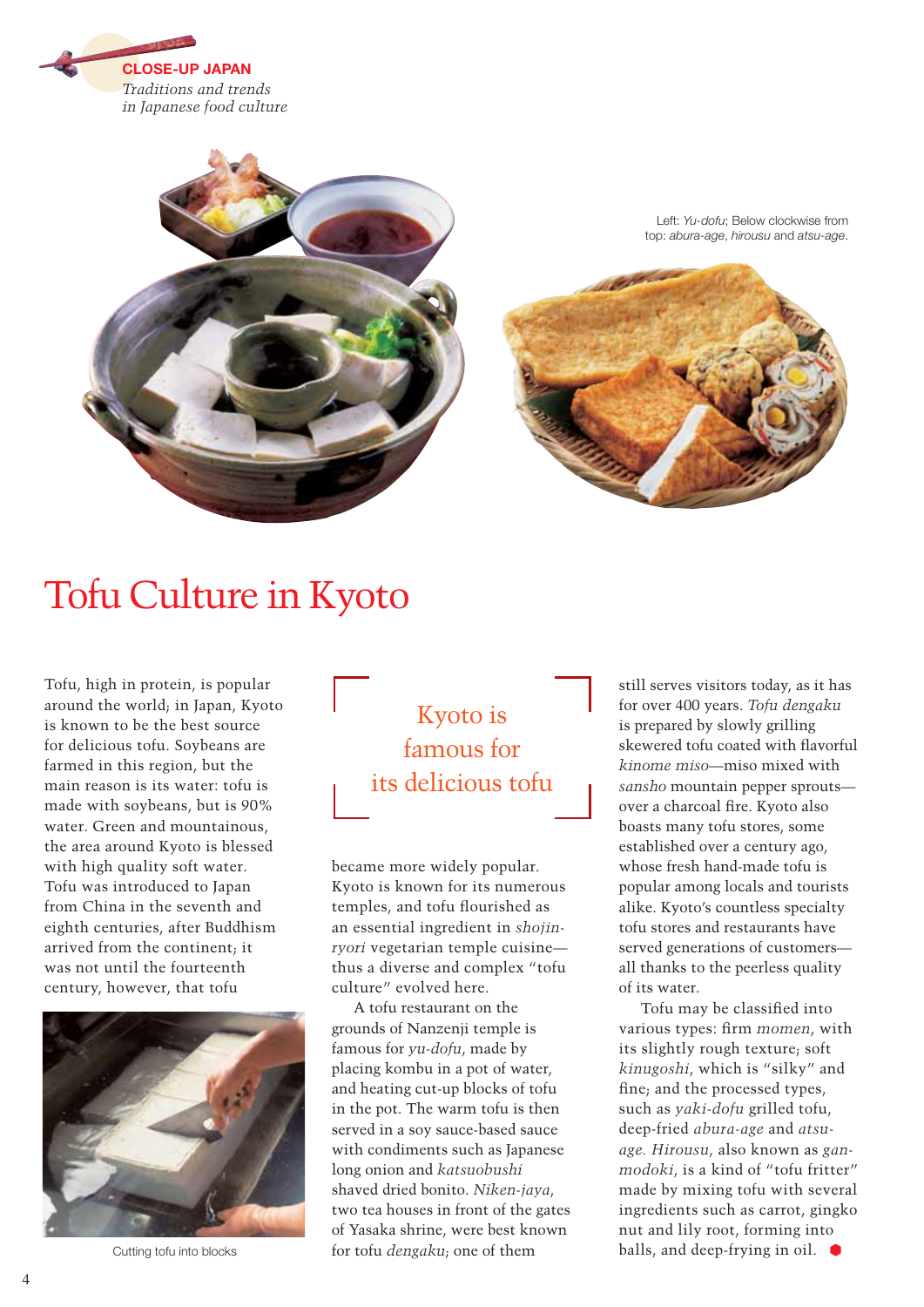

## *Chawan-mushi*

*Chawan-mushi* steamed savory custard has a soft, smooth texture with rich umami, and is served in small individual cups. The dish is prepared by placing bite-sized pieces of chicken, shrimp, shiitake mushrooms and *kamaboko* steamed fish cake, as well as gingko nuts and *mitsuba* (trefoil), into each cup. A mixture of beaten egg, dashi stock, soy sauce and salt is poured over these ingredients, then the cups are covered and steamed. This method prevents overcooking, while preserving natural flavors and nutrients.

*Chawan-mushi* has a

long history. Nagasaki's *tojin yashiki* compound, built for Chinese merchants in the seventeenth century during the period of Japan's self-imposed isolation, was a source of cultural and culinary influence. The origins of *chawanmushi* emerged during the eighteenth century, and can be traced to Nagasaki's *Shippoku* banquet cuisine, consisting of an abundant array of both Chinese and Western foods. *Chawanmushi* is both delicious and versatile: nowadays, it not only appears in *kaisekiryori*, Japanese haute cuisine, but is also made and enjoyed at home.



Steaming cups of *chawan-mushi*



In the past, chopsticks were used; today it is usually eaten with a spoon.



## Hiroshima-Style *Okonomiyaki*

*Okonomiyaki* is a relatively new dish in Japanese cuisine, having first appeared in the twentieth century. *Okonomiyaki* is a kind of pancake filled with a variety of ingredients cooked on a hot iron griddle, then topped with *okonomiyaki* sauce and *aonori* green laver. The dish takes its name from the Japanese *okonomi*, literally, "as you like," and is popular throughout Japan, particularly in Hiroshima Prefecture, which makes its own unique style of *okonomiyaki*. In Hiroshima-style *okonomiyaki,* its various ingredients are layered, rather than mixed into wheat batter, as is common in most regions. Hiroshima-style *okonomiyaki* also typically incorporates a mountain of shredded cabbage and fried noodles. Some 2,000 restaurants in Hiroshima Prefecture specialize in Hiroshima-style *okonomiyaki*.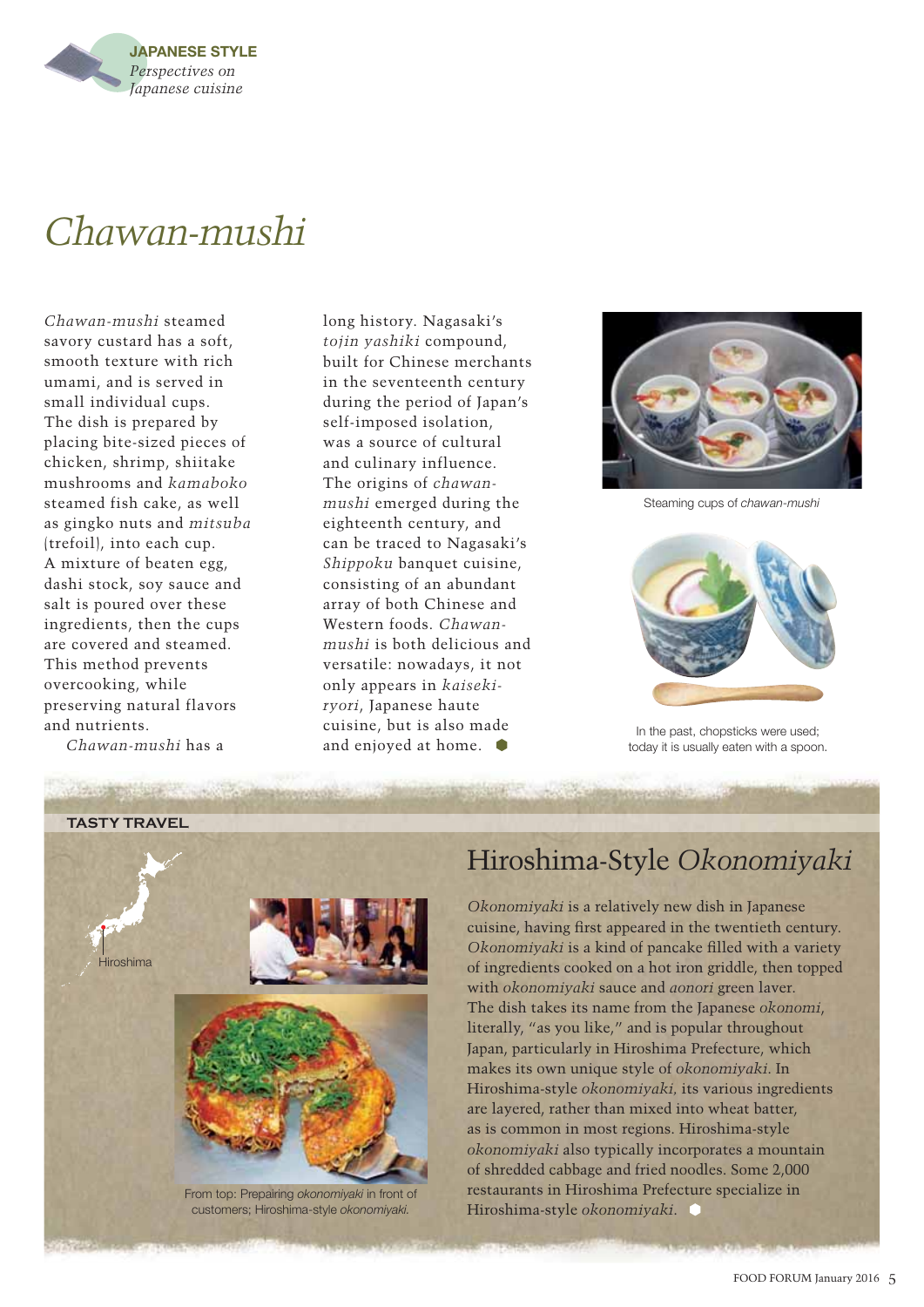



## SIMMERED MUSHROOMS WITH DASHI STOCK



Shiitake

#### **Serves 3** 16 kcal Protein 2.2 g Fat 0.3 g (per person)

- 3 x 3 cm / 1 x 1 in. piece of kombu
- 100 ml / 3.5 oz. dashi stock • 8 medium white mushrooms,
- 150 g / 5 oz., halved • 5 medium shiitake mushrooms, 100 g / 3.5 oz., remove hard ends of stem and quarter
- Italian parsley leaves, picked
- 1 t Kikkoman Soy Sauce, plus a few extra drops to taste
- Untreated lemon

Japanese cuisine is based on simple, natural flavors: just a little soy sauce brings out the umami of the mushrooms here, which salt alone can't do. Italian parsley and lemon substituted for traditional *mitsuba* and *yuzu*, respectively, approximate an authentic Japanese taste.

1Place kombu in dashi stock and allow to soak for over 30 minutes. Remove the kombu;  $\boldsymbol{\mathsf{L}}$  set aside the stock.

 $\bigcap$  Place soaked kombu in a pot\* and add white mushrooms, shiitake and Italian parsley.

3In a separate bowl, mix the dashi stock and soy sauce, and pour into the pot. Cover and simmer over low heat for about 5 minutes or until coming to a boil; remove the lid and stir. Taste and add a little more soy sauce if desired.

4Cover once again and simmer for another 2-3 minutes, or until a skewer passes **t** smoothly through the white mushrooms.

 $5$  Serve the mushrooms together with the soup in individual bowls, garnished with grated Dlemon rind.

\* A smaller pot requires less liquid, which will bring out the umami of the mushrooms. Suggested pot diameter about 15 cm / 6 in.

Recipe by Michiko Yamamoto

1 C (U.S. cup) = approx. 240 ml; 1 T = 15 ml; 1 t = 5 ml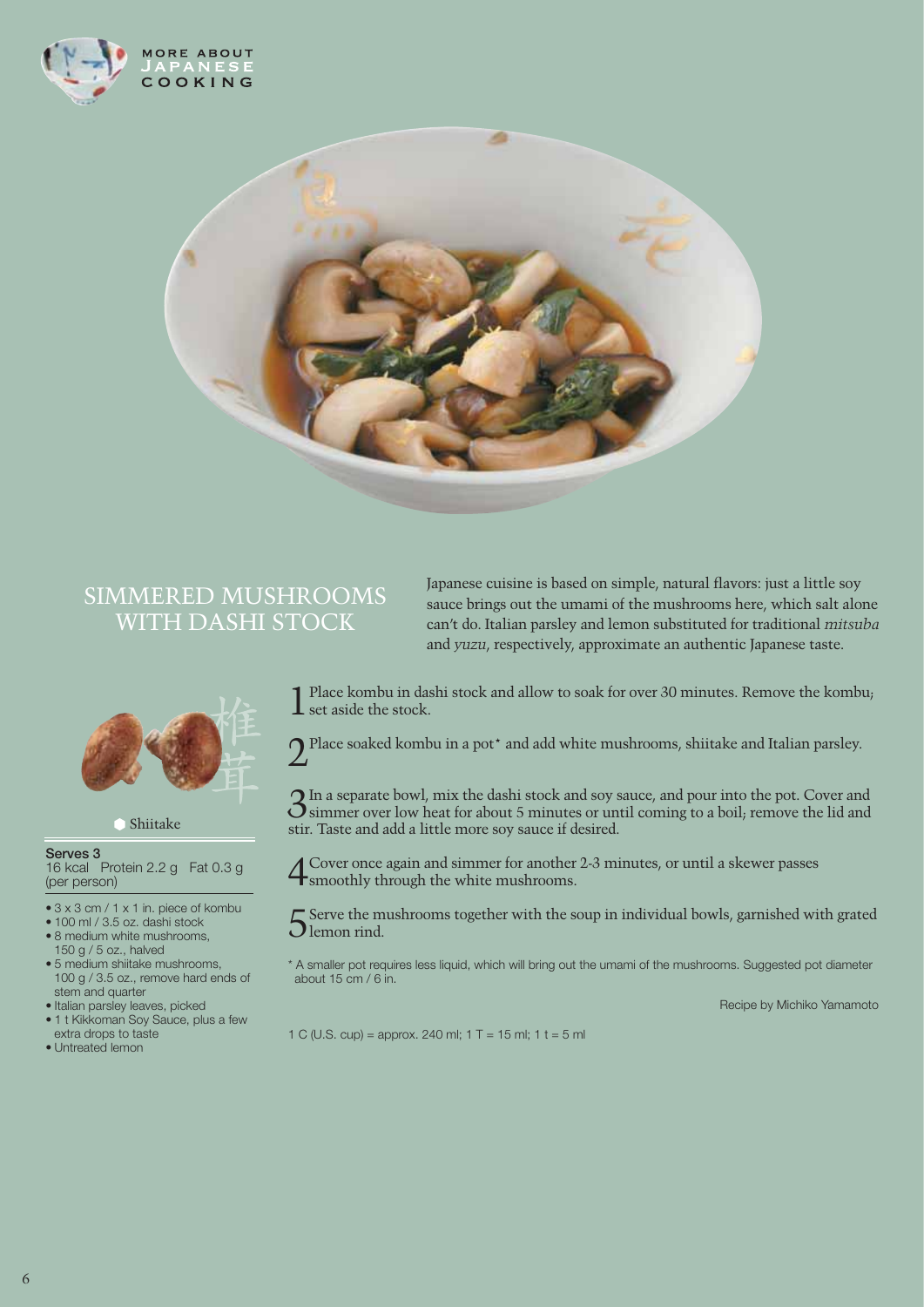

## *IRI-DOFU* SCRAMBLED TOFU



Konjac

**Serves 4** 151 kcal Protein 9.1 g Fat 8.8 g (per person)

- One block firm tofu, 400 g / 14 oz.
- 50 g / 2 oz. carrot
- 40 g / 1.5 oz. burdock root
- 1/4 block konjac, 50 g / 2 oz. • 2-3 pieces of dried cloud ear
- mushrooms
- 8 snow peas • Salt
- 1 T vegetable oil

#### **Seasoning**

- 1 ½ T granulated sugar
- 2 T Kikkoman Light Color Soy Sauce
- 1 T sake
- 1 egg, beaten

Cut tofu into quarters, boil for 1 minute in a pot, then drain.

 $\bigcap$  Cut both carrot and burdock into julienned strips 4 cm / 1 ½ in. long. Set aside the carrot;  $\angle$ soak the burdock in water for 10 minutes, then drain.

*Iri-dofu* scrambled tofu is a popular dish, often made at home. In addition to the ingredients suggested here, tofu mixes well with a variety of other vegetables, including Japanese long onion and shiitake mushrooms. *Iri-dofu* is also delicious served at room temperature.

3Boil konjac for 2 minutes in a pot and drain. Slice thinly crosswise, then cut into julienned  $\mathbf{\hat{O}}$ strips 4 cm / 1 ½ in. long.

4Soak dried cloud ear mushrooms in water for 30 minutes, drain and put in a bowl. Pour hot water over the mushrooms and soak for a minute; drain and discard tough ends; cut mushrooms into thin strips.

5String the snow peas. Parboil in salted hot water, then drain. Slice diagonally.

6Heat oil in a pan and on high heat, add konjac, burdock and carrot, sautéing each before adding the next ingredient. Add the cloud ear mushrooms, then the tofu.

7On continued high heat, sauté the tofu, breaking it up coarsely.



8Add the seasoning ingredients, stir well, then add the snow peas.

9Finally, pour in the beaten egg and stir gently. Remove from heat and serve.

Recipe by Kikkoman Corporation